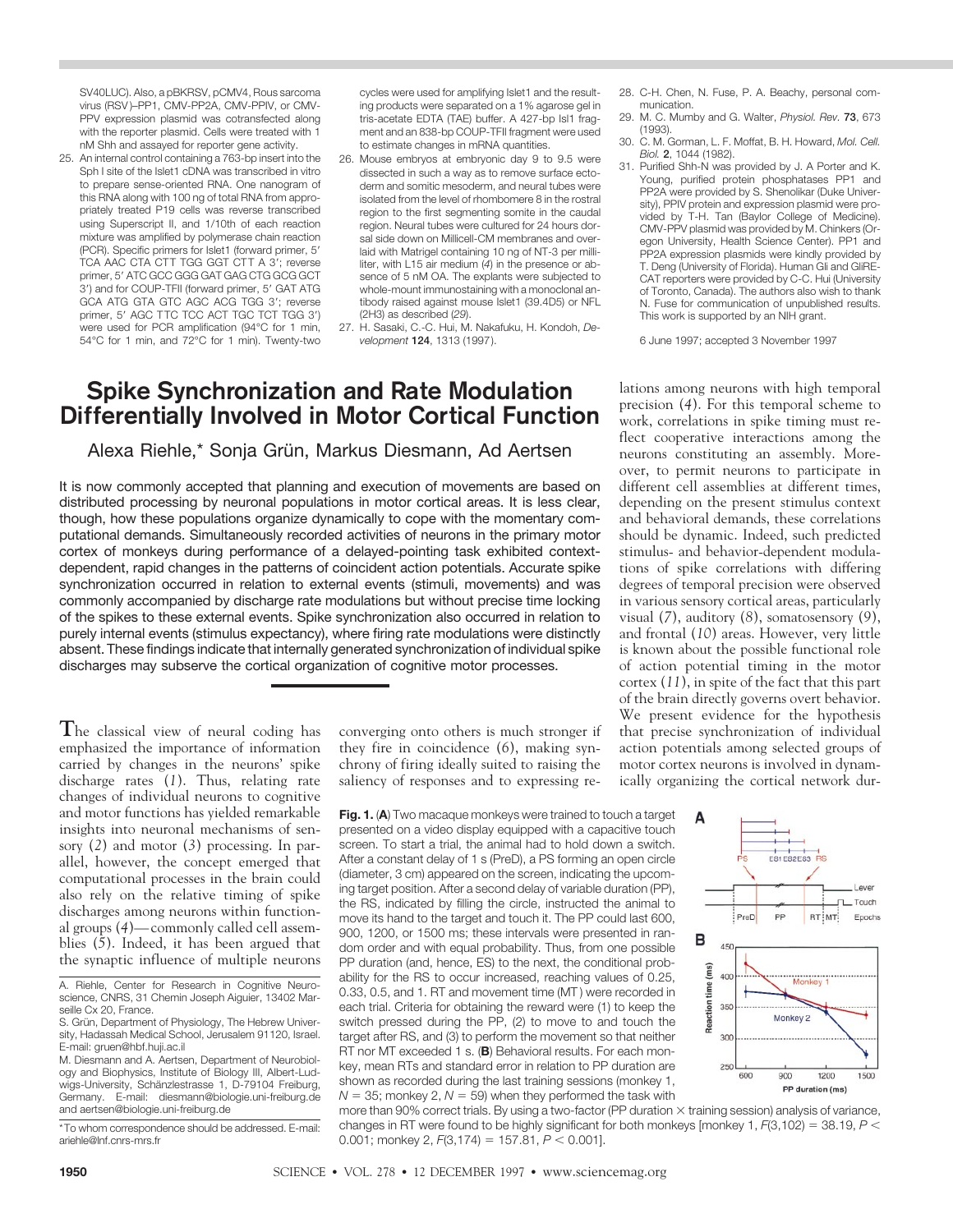ing the planning and execution of voluntary movements. Such synchronization can occur even without modulations of the firing rates, particularly during planning and in relation to internal ("expectation") events. Thus, our findings call for an extension of prevailing models of motor cortical function that rely exclusively on discharge rates in populations of neurons commonly assessed from averaged responses and recorded from one neuron after another (*12*). Preliminary results have been presented in abstract form (*13*).

We designed a delayed-response handmovement task that allowed us to study neuronal cooperativity in the motor cortex under conditions in which the processing of internal, purely cognitive events could be separated from that of external events, such as presentation of visual stimuli and execution of movements (Fig. 1A). During a trial, two successive visual stimuli, separated by a variable time interval [preparatory period (PP)], were presented to the animal. The first stimulus [preparatory signal (PS)] indicated the target position of the requested hand movement, and the second stimulus [response signal (RS)] instructed the monkey to make the required movement and touch the target. In accordance with earlier findings in human studies (*14*), the reaction time (RT) to onset of movement decreased systematically with increasing duration of the PP (Fig. 1B). We interpret this finding as evidence that the monkey updates its estimate of the probability for the RS to occur. Because this probability attains progressively higher values as the four potential RS-presentation instants (expected signal ES1, ES2, ES3, and RS) pass by, the monkey can adjust its preparatory activities accordingly. During 295 sessions, the activities of two to seven neurons were recorded simultaneously (*15*) in the primary motor cortex of two monkeys (*16*). Instances of near-coincident (5 ms) firing of two or more neurons were detected on a trial-bytrial basis by using the unitary event analysis method *(*Fig. 2) (*17*). Those coincident spike constellations that occurred significantly more often than expected by chance are referred to as unitary events *(*UEs) (Fig. 2F, pairs of red dots) (*18, 19*). We interpret the neuronal composition of a UE as defining the subset of recorded neurons that were momentarily engaged in a cell assembly. The occurrence of a considerable number of UEs is revealed in Fig. 2F. Interestingly, these were not distributed randomly in time. Instead, they appeared in clusters, which were loosely  $(50 \text{ to } 100 \text{ ms})$  timelocked to behaviorally relevant events, in this case to expected occurrence times of the RS (Fig. 2F, ES2 and ES3). Comparing the auto- and cross-correlograms of the

spike data in epochs with significant UEs with those of the intervening epochs did not reveal any conspicuous signs of periodicities, which suggests that these precise spike synchronizations were not linked to the coherent oscillations reported in (*11*). A total of 359 pairs of neurons were analyzed in this way. In one-third (120 of 359) of them, clusters of precisely coincident (5 ms) UEs were detected. The precise UEs, in turn, were loosely (50 to 100 ms) time-locked to behaviorally relevant events, such as movement events and actually occurring, but also merely expected, stimuli. In a number of cases we even found coincidence precision down to the 1- to 2-ms level, with temporal clustering similar to that at a coincidence precision of 5 ms. This consistent temporal relation between UEs and behavioral events, reflected in the timing and the temporal

**Fig. 2.** UE analysis of the spiking activity of two simultaneously recorded single MI neurons. The 36 trials with longest PP duration (1500 ms) were selected in this example. Thus, the monkey could expect the RS to occur at three successive moments (ES1, ES2, and ES3) before it actually occurred at RS. Results of UE analysis over a time interval of 2100 ms, starting 300 ms before PS and lasting until 300 ms after RS, are shown. (**A**) Conventional raster displays of spike discharges of the two neurons (top, neuron 2; bottom, neuron 3). Each dot represents an action potential, and each horizontal line depicts the spiking activity in a single trial. (**B**) Spike discharge rate for each neuron (normalized to spikes per second) was computed by sliding a boxcar window of 100 ms in steps of 5 ms over the spike events [dots in (A)]. (**C**) In a copy of the raster displays from (A), spike coincidences of the two neurons within a precision window of 5 ms are indicated by blue dots. (**D**) Comparison of measured and expected coincidence rates. The measured coincidence rate (blue curve, normalized to coincidences per second) was derived in the same way as the spike rates, by sliding a boxcar window of 100 ms in steps of 5 ms over the coincident events [blue dots in (C)]. The expected coincidence rate (black curve), based on the null hypothesis of independent firing, was calculated as the product of the individual firing rates [curves in (B)]. (**E**) For each time window, the statistical significance for a positive difference between measured and expected coincidence rates was calculated from a Poisson distribution (with the mean set to the expected coincidence rate) as the cumulative probability *P* of observing the actual number of coincidences or an even larger one by chance. The larger the number of excessive coincidences, the closer

width of the UE clusters, suggests a functional significance of precisely synchronous action potentials.

If synchronization of neuronal activity is relevant in task-specific computations, not only the occurrence of synchronization but also its strength and composition should be correlated with behavioral aspects such as stimulus probability and RT, motivation and performance, and expectancy. Two examples demonstrate that such relationships were indeed observed (Fig. 3). In the first example (Fig. 3A), we consider UEs occurring in relation to signal expectancy. Two neurons are shown that synchronized their activities each time about 150 to 50 ms before the RS was expected (ES1 to ES3, RS) (top panel). It is clear from the increasing numbers of UEs in successive clusters that the rate of coincident firing grew as the duration of



*P* is to 0. Similarly, the larger the number of lacking coincidences, the closer its complement,  $1 - P$ , is to 0, while *P* approaches 1. To enhance visual resolution at the relevant low-probability values of *P* or 1 – *P*, we plotted a logarithmic function of the two:  $log_{10}[(1 - P)/P]$ . For excessive coincidences, this function is dominated by *P*; for lacking coincidences, it is dominated by 1 – *P*. This procedure, derived from the "surprise" measure (*20*), is comparable to measuring significance on a decibel scale. It yields positive numbers for excessive coincidences (for example, 1 for  $P = 0.1$  and 2 for  $P = 0.01$ ) and negative numbers for lacking coincidences, and it changes sign at the chance level  $(P = 0.5)$ . Whenever the significance value of an excess number of observed coincidences exceeded a fixed threshold,  $\alpha^+$  (here  $P = 0.05$ ), this defined an epoch with significantly more coincidences than expected by chance. We marked these significant precise coincidences as UEs, and they are indicated by red dots in the raster displays in ( $F$ ). Occasionally, the significance value dropped below the negative threshold level  $\alpha^-$  (here, shortly after PS). Such cases, defining epochs with significantly fewer coincidences than expected by chance, were more rare because of the generally low expected coincidence rates in these data (*21*) and are not considered further here. The widths of the coincidence window and of the sliding time window as well as the significance threshold  $\alpha^+$  could be set to a selected (fixed) value in the analysis; values of 5 ms and 100 ms, respectively, and  $P = 0.05$  were used throughout the results reported here.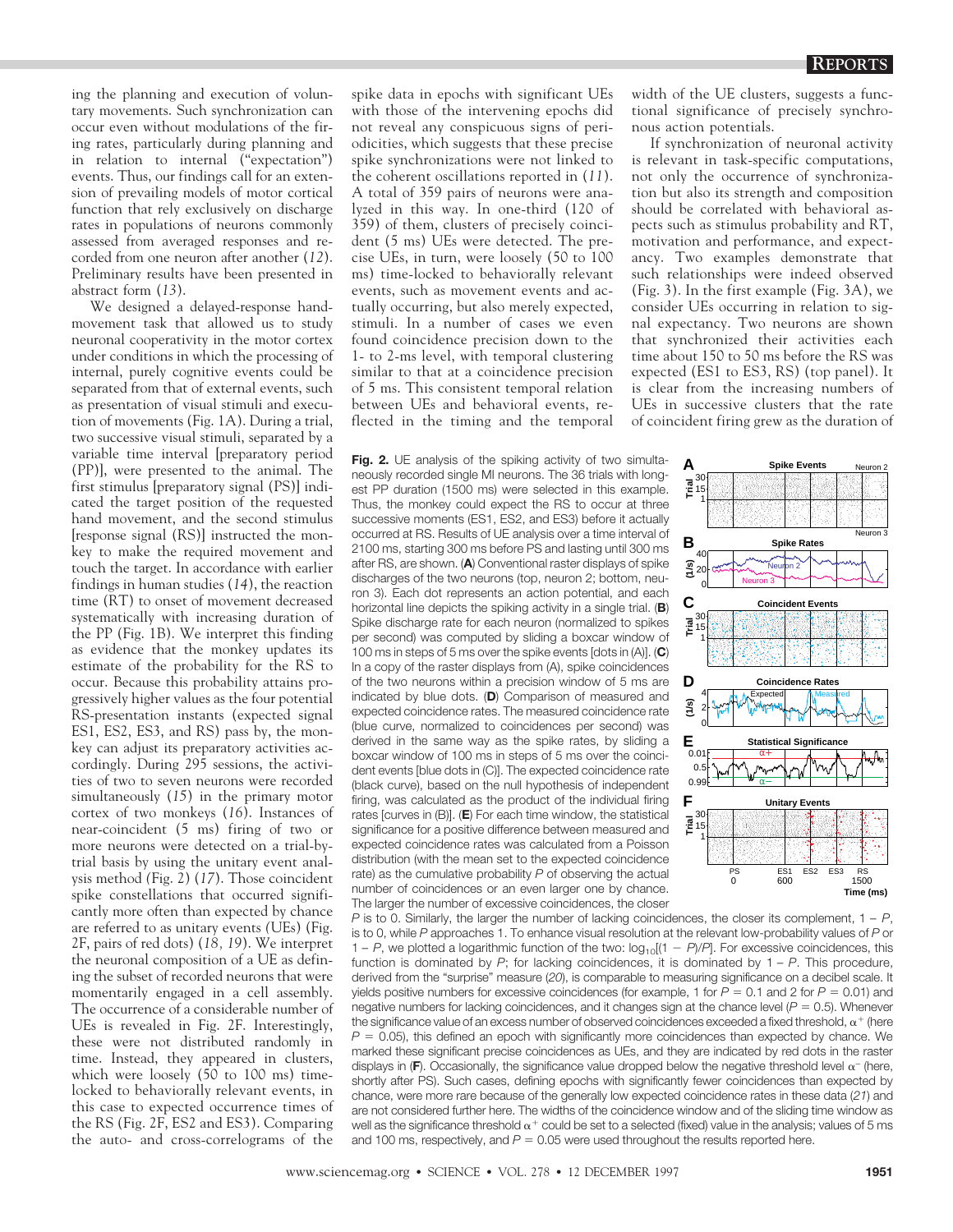the PP increased and, hence, the probability for the RS to occur increased. This phenomenon, which was observed in both monkeys, suggests a positive correlation between the growing stimulus expectancy and the occurrence of UEs. A similar correlation was observed when trials for a given PP duration were subdivided into two groups, one characterized by short (top) and the other by long (bottom) RTs. In line with the prediction from the behavioral RT results (Fig. 1B), many more coincidences appeared in the short than in the long RT group. The second example (Fig. 3B) shows a relation between synchronized spike activity and the motivation of the animal. During the trials summarized in the top panel, the monkey performed the task correctly and efficiently; during the trials shown in the bottom panel (collected at the end of the experi-



**Fig. 3.** Synchronized neuronal activity in relation to behavioral aspects of the task. (**A**) UEs (indicated by red dots in the raster displays) in relation to both expectancy and RT during selected trials in which the longest PP was presented. Trials were divided in three approximately equally sized groups: trials with shortest RTs (top; mean  $= 270$ ms,  $N = 25$ ), intermediate RTs (not shown), and longest RTs (bottom; mean  $= 340$  ms,  $N = 19$ ). (**B**) UEs in relation to performance of the animal. Trials were divided into two groups: trials during which the animal performed the task correctly (top;  $N = 107$ ), and trials that were correctly initiated by the animal and, hence, the visual stimuli (RS and PS) occurred in the usual way, but the animal did not respond to the RS (bottom;  $N =$ 94). Further details are given in Fig. 2.

mental session), the animal had stopped responding to the RS but still initiated the trials, so that stimuli were presented as usual. Observe that epochs of excessive synchronized spike events occurred systematically in relation to the PS during the correctly performed trials (top), whereas such synchronization is completely lacking in the nonresponding trials (bottom). Note that in the latter condition the firing rates had also dropped, but this reduction was taken into account by the UE-analysis technique (*17*). Finally, it is also shown that the composition of the set of the jointly firing neurons may systematically alternate between distinct constellations during successive stages of the trial (Fig. 3B). Before PS, neurons 4 and 6 synchronized their spike events; immediately after PS (from 0 to 250 ms), neurons 2 and 4 synchronized; then (from 250 to 350 ms), neurons 4 and 6 synchronized again; and, finally, all three neurons (2, 4, and 6) coordinated their spiking activity. Such alternating neuron composition suggests a sequential engagement of three different cell assemblies (or cycling through a single, composite cell assembly). In 20 of 43 sessions (46%), the analysis of

**Fig. 4.** Relation between synchronization of spike events and modulation of discharge rate. (**A**) Discharge patterns of three neurons recorded simultaneously during 96 trials. UEs are indicated by red dots in the raster diagrams. Data from three types of trials (PP durations, 900, 1200, and 1500 ms) were pooled. The visualization was interrupted 800 ms after PS and continued for the last 600 ms of the trial (ES1, first expected RS; MO, movement onset; ME, movement end) (further details are presented in Fig. 2). (**B**) Distribution of activity modulation indices during epochs with UEs computed for that neuron in the pair that exhibited the strongest rate modulation. Phasic changes in neuronal discharge rate were detected by quantitative analysis of the peristimulus-time histograms in fine-temporal resolution (bin width, 5 ms). The activity modulation index, a quantitative measure adopted from the visual contrast measure, was calculated for each neuron as follows. During epochs with UEs, the minimum (Min) and maximum (Max) values of the discharge rate in each 5-ms bin and the mean (Mean) discharge rate over the entire UE epoch were determined. The activity modulation index was then calculated as (Max–Min)/Mean. Values exceeding 0.6 (for Poisson spike rates of 10 to 50 spikes per second, this corresponds to rate fluctuations beyond 1 to 2 standard deviations from the mean) were considered to reflect significant modulations of discharge rate (yellow bar); three or more neurons in parallel revealed such rapid changes in the constellation of synchronously firing cells in systematic relation to behaviorally relevant events.

It is conceivable that synchronization of spiking activity and modulation of discharge rates represent, at least partly, independent computational strategies used by the brain. We tested this hypothesis for all 120 pairs of neurons in which UEs occurred in temporal relation to behaviorally relevant events. We found that spike synchronization could be observed both with and without simultaneous phasic changes in neuronal firing rates (Fig. 4A). Because both PS and RS were predictable, synchronization of spiking activity and changes in discharge rate were both analyzed in relation to the expectancy as well as to the actual occurrence of the PS and RS. The results are summarized (Fig. 4, B and C). Several observations can be made. First, precise spike synchronization was found in relation to both expected and actually occurring stimuli, albeit more often with the latter (70 versus 110). However, the relations between spike synchronization and rate changes were very different in the two cases. If the stimulus was



for values below 0.6 (green bar) such changes were considered absent. Four distinct epochs during the trial were considered: when either PS or RS was expected and when either PS or RS actually occurred. (**C**) Numbers of pairs of neurons with significant UEs in relation to the visual stimuli (PS and RS) either when these were expected (left) or when they actually occurred (right). Numbers of neuron pairs in which at least one of the neurons changed its discharge rate during UE epochs, as judged from the activity modulation index, are shown in yellow; numbers of neuron pairs in which none of the neurons exhibited such a simultaneous firing rate modulation are shown in green.